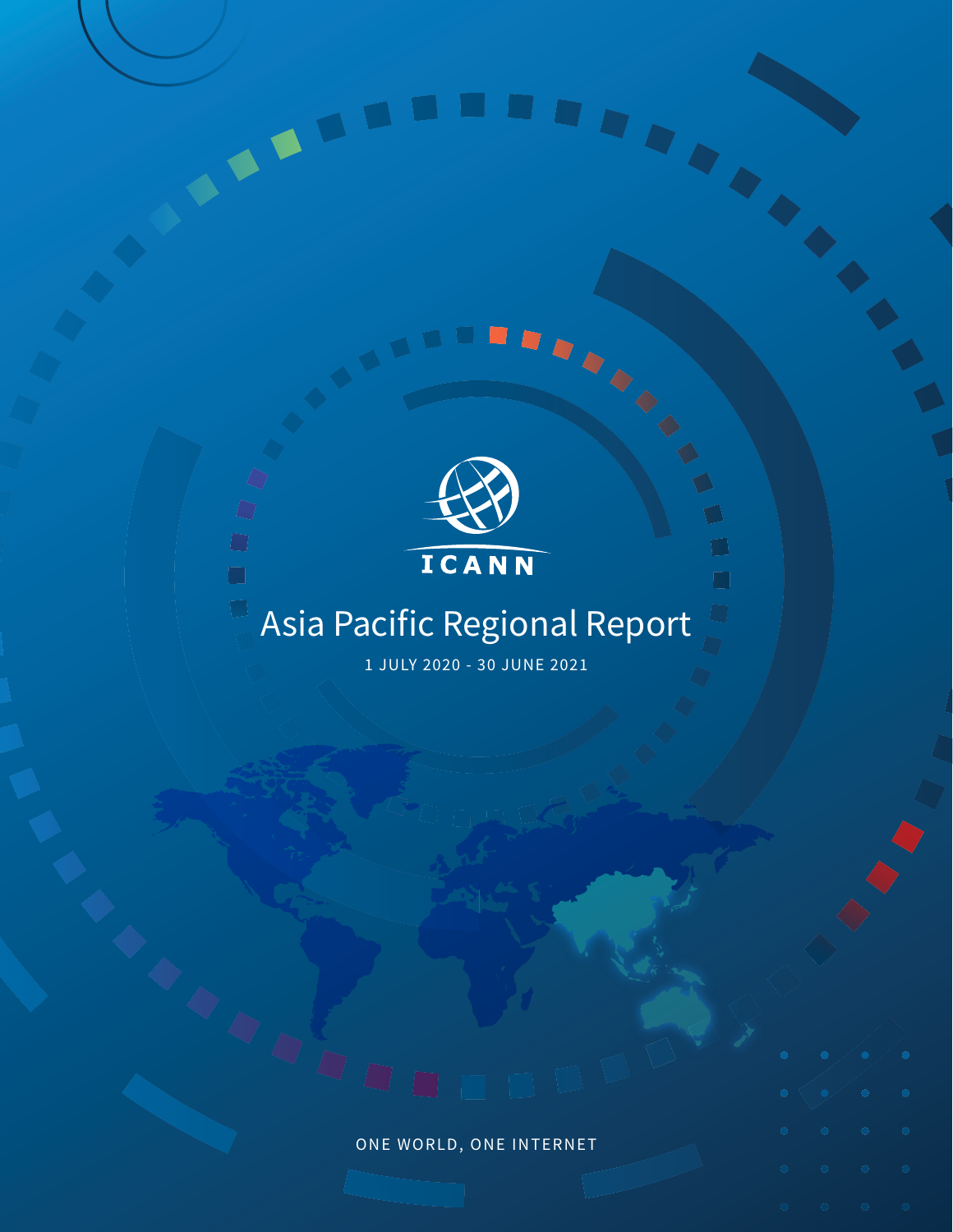## Year at a Glance — Timeline

#### 2020

The first **[ICANN Managed Root Server \(IMRS\)](https://www.icann.org/en/announcements/details/first-icann-managed-root-server-instance-installed-in-palau-2-7-2020-en) [instance](https://www.icann.org/en/announcements/details/first-icann-managed-root-server-instance-installed-in-palau-2-7-2020-en)** was installed in the Republic of Palau.

#### 27-30 September

2 July

At the 2020 Asia Pacific Regional Internet Governance Forum (APrIGF2020), ICANN conducted a workshop discussing possible impacts of new technologies on the single and global Internet.

#### January

Broadband India Forum (BIF) featured ICANN in its **[semi-annual report](https://www.broadbandindiaforum.com/media/attachments/2021/01/14/broadband-bits-bytes_january-2021-issue_bif-bi-annual-communique.pdf)**, highlighting ICANN's role and efforts in mitigating Domain Name System (DNS) security threats against rising cybersecurity risks amidst remote work scenarios.

#### 1-5 March

At the 2021 Asia Pacific Regional Internet Conference on Operational Technologies (APRICOT2021), ICANN President and Chief Executive Officer Göran Marby delivered a keynote speech on "**[Navigating the](https://conference.apnic.net/51/program/schedule-conference/#/day/8/opening-ceremony-and-plenary)  [Post-Pandemic World as an Internet Community](https://conference.apnic.net/51/program/schedule-conference/#/day/8/opening-ceremony-and-plenary)**."

#### 3 June

ICANN launched the **[DNS Project Competition](https://haryana.coe-iot.com/dns/)** in collaboration with India's National Association of Software and Service Companies Center of Excellence (NASSCOM-CoE) – Internet of Things (IoT) & Artificial Intelligence (AI). The competition encourages students to solve challenges using the DNS.

#### 24 July

At the inaugural virtual China Internet Governance Forum (IGF), ICANN Board Chair Maarten Botterman highlighted the importance of the multistakeholder model, and recognized the Chinese community's commitments to Internationalized Domain Names (IDNs) and Email Address Internationalization (EAI), as well as their participation in ICANN and the global IGF.

#### **October**

The first Asia Pacific (APAC) **[ICANN Managed Root](https://www.icann.org/en/announcements/details/icann-root-server-cluster-in-singapore-now-live-8-10-2020-en) [Server \(IMRS\) cluster](https://www.icann.org/en/announcements/details/icann-root-server-cluster-in-singapore-now-live-8-10-2020-en)** was activated in Singapore, contributing to increasing the root server capacity in the region and bolstering the resiliency of the entire Root Server System.

#### 2021

#### February-March

Country code Top-Level Domains (ccTLDs) .fj and .fm successfully deployed Domain Name System Security Extensions (DNSSEC). In total, 58% of ccTLDs in APAC have signed DNSSEC, slightly higher than the global rate of 56%.

#### 15-16 April

ICANN co-hosted the 2nd ICANN APAC-TWNIC Engagement Forum, raising awareness on its role in the Internet ecosystem in relation to the forum's theme of cybersecurity.

#### 5 June

The National Internet Exchange of India (.in) participated in ICANN's Domain Abuse Activity Reporting (DAAR) project, a system for studying and reporting on domain name registration and security threats.

ш

ш.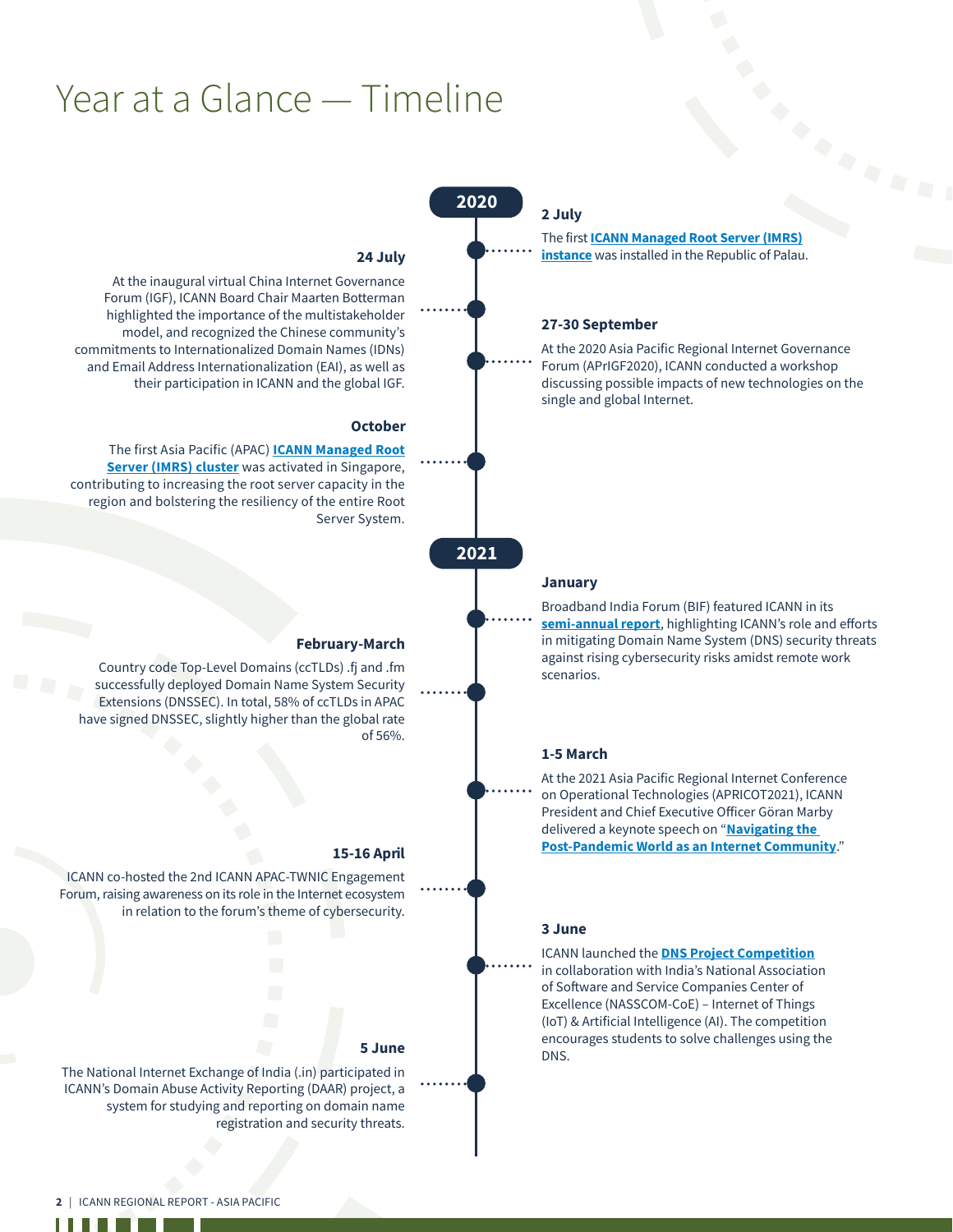## Regional Highlights

ш

l.

#### **Contributing Toward ICANN's Policy Making Processes**



Over the past fiscal year, the APAC community has demonstrated strong presence in ICANN policy-making process, as demonstrated below:

- In the ccNSO's fourth policy development process on the de-selection of Internationalized Domain Name ccTLD strings working group, the Chair and Vice Chair, as well as 50% of the members are from the APAC region.
- APAC community members also took on leadership positions for the Expedited PDP (EPDP) on the Temporary Specification for gTLD Registration Data (Phase 2) as well as the New gTLD Subsequent Procedures PDP.
- The APAC community's contribution to public comments is also notable. For example, 58% of total submissions for the Reference Label Generation Rulesets (LGRs) for the second level were from the APAC region.
- Other involvement include participation in the ccPDP3-ccTLD Retirement Policy, subsequent Phase 2A EPDP, Review of All Rights Protection Mechanisms in All gTLDs PDP, and the PDP to Review the Transfer Policy.

|                                          | <b>STATISTICS</b> |  |
|------------------------------------------|-------------------|--|
| 3   ICANN REGIONAL REPORT - ASIA PACIFIC |                   |  |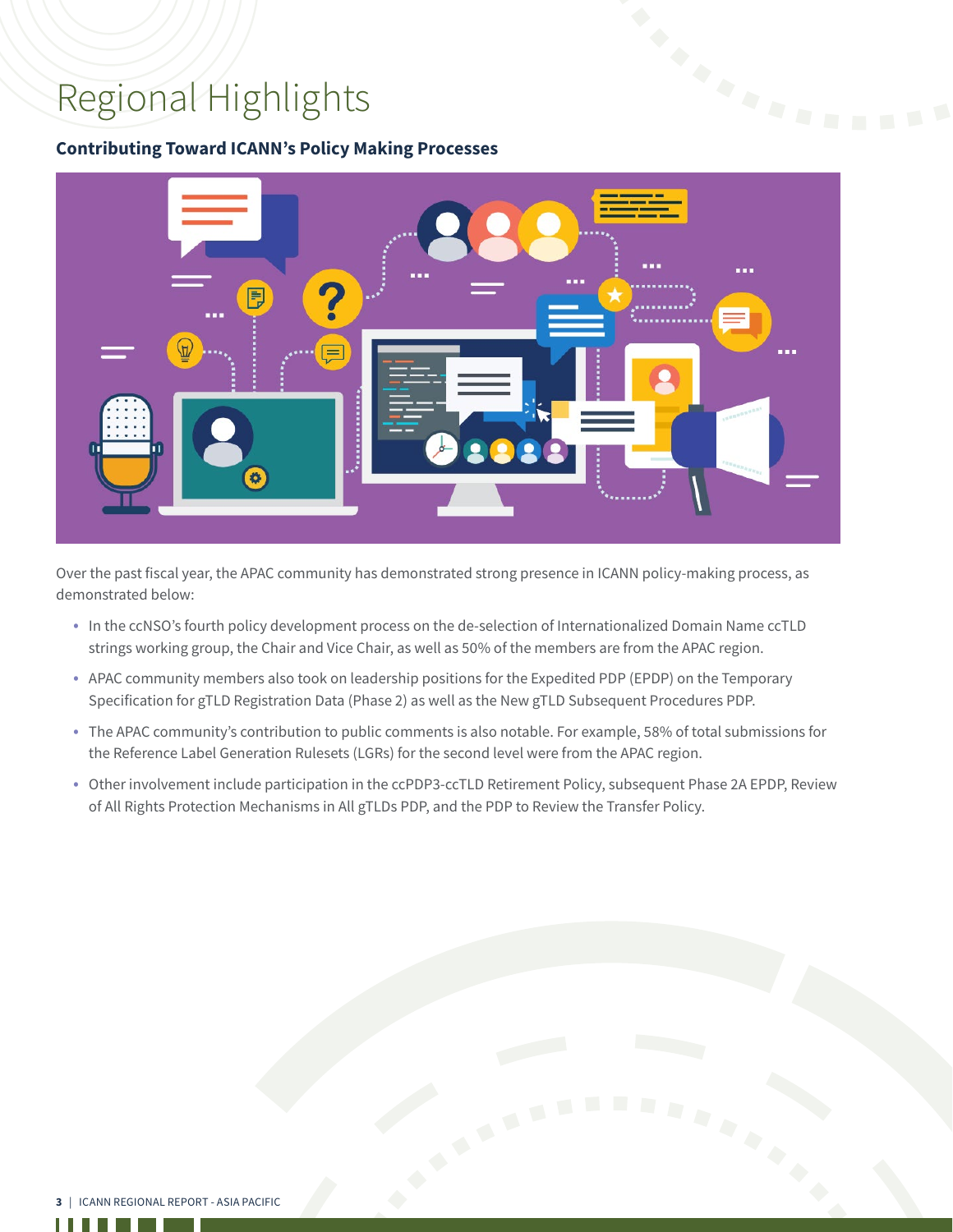

## Hello, World!

## 電子郵件測試@普遍適用測試.台灣

ยูเอทดสอบ ไทย

## تجربة-القبول-الشامل.موريتانيا

### καθολική-αποδοχή-δοκιμή.ευ

সর্বজনীন-স্বীকৃতির-পরীক্ষা.ভারত

### ඉ-තැපැල්-පිරික්සුම@විශ්ව-සම්මුති-පිරික්සුම.ලංකා

Universal Acceptance Local Initiatives (UALI) have been formed in China, India, and Thailand. The UALIs have conducted several outreach and support activities in their respective economies.

- In China, 13 out of 15 tested desktop/mobile browsers now support resolution of Chinese IDNs, based on a **[UA](https://mp.weixin.qq.com/s/PM7z6oP_5Tt5U6p5nzew6Q)  [browser test](https://mp.weixin.qq.com/s/PM7z6oP_5Tt5U6p5nzew6Q)** led by the Internet Society of China (ISC). More broadly, the Chinese community's involvement in making the Internet more accessible with IDNs and UA was commended by ICANN President and CEO Göran Marby at the **[Fourth Forum for Creative Application of Chinese Domain Names](http://中文域名创新应用论坛.网址/)**.
- In India, the Federation of Indian Chambers of Commerce & Industry-Indian Language Internet Alliance (FICCI-ILIA) hosted four technical workshops on UA and Email Address Internationalization (EAI) topics.
- For Thailand, the Thai Network Information Centre (THNIC) developed an eight-part EAI **[training video](https://www.youtube.com/watch?v=1m5_6fDfOzE&list=PL9HE8-EElX9LkwVTLoa3Yw4DAYUvbO5yx)** and other **[online resources](https://wiki.thnic.or.th/th/%E0%B8%AB%E0%B8%99%E0%B9%89%E0%B8%B2%E0%B8%AB%E0%B8%A5%E0%B8%B1%E0%B8%81)**. They also conducted a **[system administrators' workshop](https://รู้จัก.ไทย/online-workshop-setting-up-an-email-server-with-eai-support/)** and showcased Thai LI at four global Internet governance fora.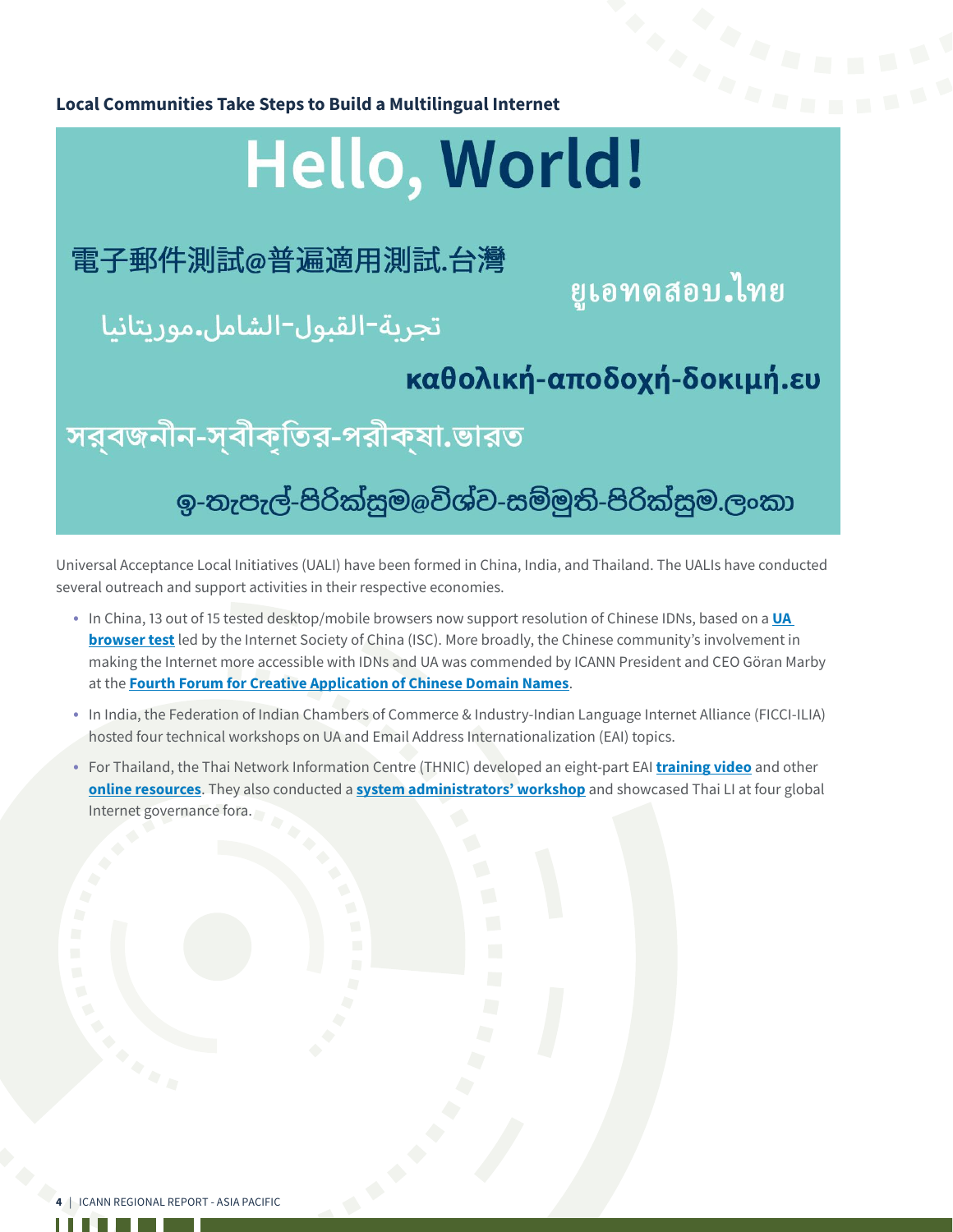## Capacity-Development Activities in Asia Pacific

#### TRAINING FOR TECHNICAL COMMUNITY

*As part of ICANN's mission to ensure the stable and secure operation of the Internet's unique identifier systems, ICANN org provides capacity-building training for the DNS, DNSSEC, DNS/ Network Security, UA, and EAI to the APAC community.* 

#### TRAINING FOR LAW ENFORCEMENT AGENCIES

*ICANN org provides training for law enforcement agencies so that they can better handle abuse and misuse related to Internet identifiers.*

#### TRAINING FOR NONTECHNICAL COMMUNITY

*Due to the challenges posed by the COVID-19 pandemic, ICANN org was unable to organize any specific training for nontechnical community members during this fiscal year.* 

#### Total number of workshops in FY21:

18

Total number of workshops



#### Total number of workshops in FY21:

3

Total number of workshops in FY20:



Total number of workshops in FY21:

0

1

Total number of workshops in FY20:

. . . .

I.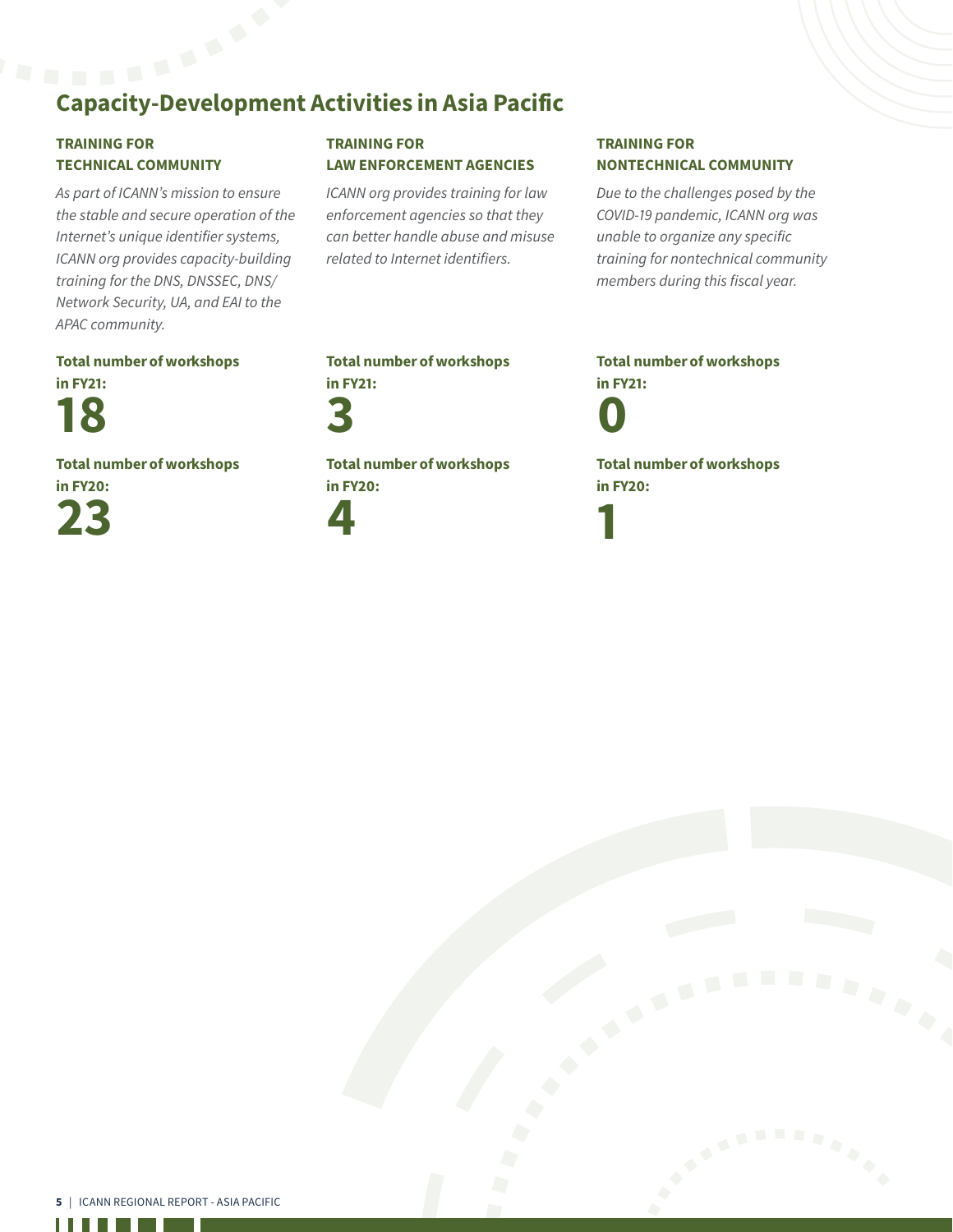#### Asia Pacific Community Leaders

**Asia Pacific Community Leaders**<br>For the list of Supporting Organization and Advisory Committees leaders, please refer to ICANN's **[FY21 Annual Report](https://www.icann.org/en/system/files/files/annual-report-2021-en.pdf)**, page 109.

#### *(Newly Appointed in FY21)*

#### COMMUNITY GROUPS AND POLICY DEVELOPMENT PROCESSES

**Jordan Carter** — ccNSO Council Vice Chair **Satish Babu** — APRALO Chair **Pär Brumark** — GAC Vice Chair **Rafik Dammak** — Expedited PDP (EPDP) on the Temporary Specification for Generic Top-Level Domain (gTLD) Registration Data (Phase 2) Chair **Kenny Huang** — ccPDP4 Chair **Anil Jain** — ccPDP4 Vice Chair

#### UNIVERSAL ACCEPTANCE STEERING GROUP LEADERS

**Dr. Ajay Data** — UASG Chair, Local Initiatives Working Group Chair **Dr. U.B. Pavanaja** — UASG Vice Chair **Nitin Walia** — EAI Working Group Vice Chair **Satish Babu** — Technology Working Group Chair **Abhishek Mishra** — Technology Working Group Vice Chair **Rajiv Kumar** — Technology Working Group Vice Chair

#### UNIVERSAL ACCEPTANCE LOCAL INITIATIVES

**Photchanan Ratanajaipan** (Thailand) — Chair

. . .